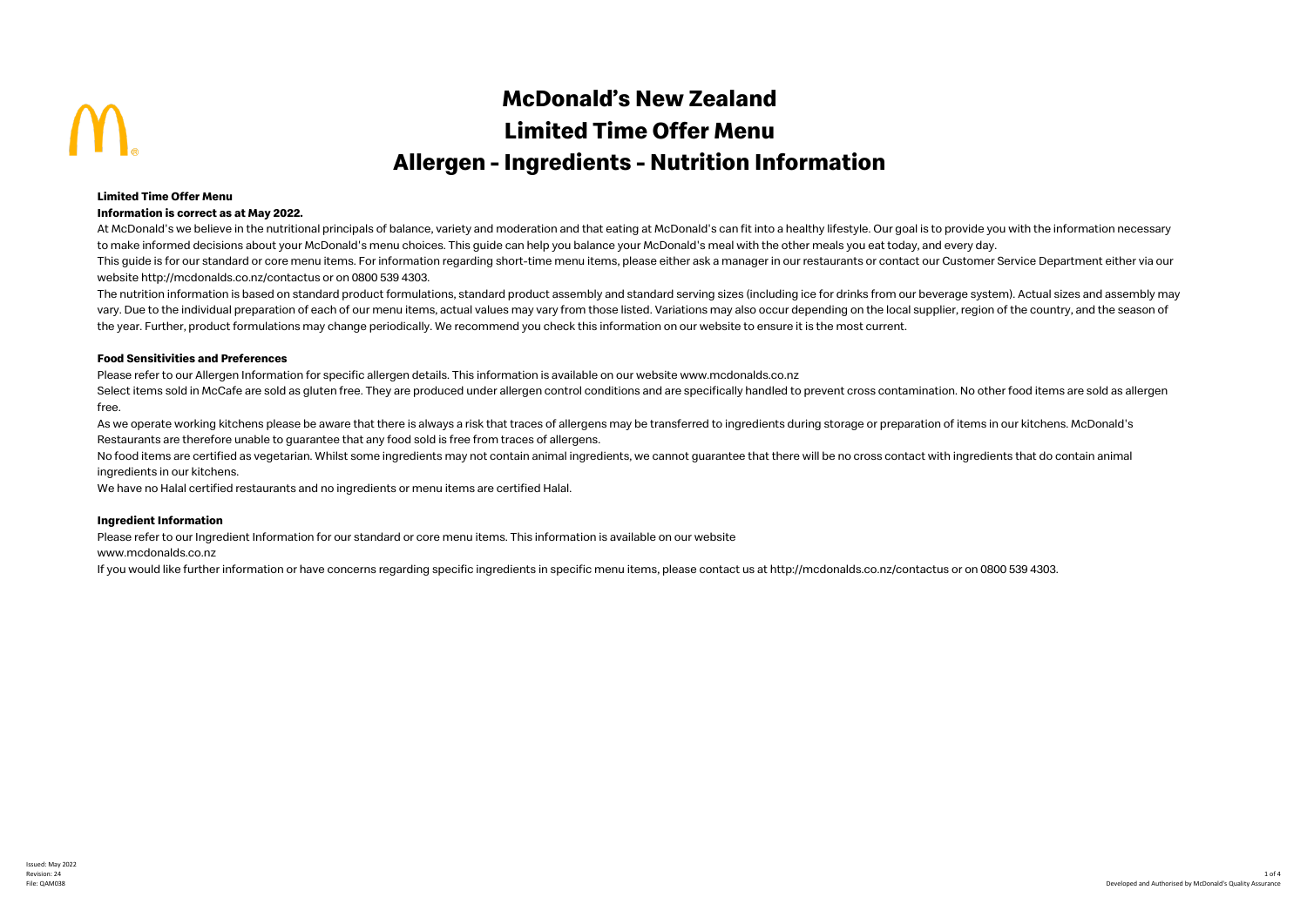## **Limited Time Offers**

#### **Mozzarella Beef Burger**

CHEESE PATTY: Pasteurised Milk, Flour (Wheat and Maize), Water, Vegetable Oil, Salt, Starch (Rice, Potato, Tapioca), Yeast, Maltodextrin, Methyl Cellulose (461), Milk Solids, Wheat Gluten, Spice, Sugar, Whey Solids, Flavou Cultures, Enzymes, Food Acids (270, 330), Yeast Extract, Preservative (200), Anticaking Agent (460), Disodium Phosphate.

BEEF PATTY: Beef.

OUARTER BUN: Wheat Flour, Water, Sugar, Canola Oil, Sesame Seeds, Glaze, Iodised Salt, Yeast, Improver (Wheat Flour, Malted Wheat Flour, Antioxidant (300), Enzymes (Contain Wheat)), Preservative (262), Emulsifiers (4720, 4 **Gluten**.

TOMATO CHILLI JAM: Sugar, Vinegar, Vegetable, Chilli Paste [Chilli, Food Acid (260)], Water, Onion Puree, Diced Tomato [Diced Tomatoss, Tomato Juice, Food Acid (330), Mineral Salt (509)], Thickener (1422), Apple Puree, Min Chilli), Vegetable Gum (415), Yeast Extract, Natural Colour (150a), Food Acid (330), Preservative (202), Spice Extract (160c).

CHEESE SLICE: Milk, Salt, Starter Cultures, Enzyme (Rennet - Calves &/or Vegetarian), Water, Milk Solids, Non Fat Milk Solids, Emulsifiers (331, 332), Cheese Flavour, Salt, Acidity Regulators (260, 330), Emulsifier (322 - SHREDDED LETTUCE: Iceberg Lettuce.

MCCHICKEN SAUCE: Water, Soybean Oil [Anti-Oxidant (330)], Egg Yolks, Modified Corn Starch (1401, 1442), Corn Syrup Solids, Distilled Vinegar, Salt, Sugar, Mustard Flour, Thickener (415), Food Acid (270), Preservative (202) BEEF PATTY SEASONING: Salt, Pepper, Sunflower Oil.

#### Contains gluten, egg, milk, sesame seeds and soy.

| QUARTER BUN is prepared using the same equipment as products containing milk & soy.<br>CHEESE PATTY is cooked in a McDonald's Vegetable Oil Blend and may be cooked in the same equipment as products containing gluten, egg, milk and soy. |             |                      |                      |          |                  |         |                  |              |           |       |                   |                          |                          |
|---------------------------------------------------------------------------------------------------------------------------------------------------------------------------------------------------------------------------------------------|-------------|----------------------|----------------------|----------|------------------|---------|------------------|--------------|-----------|-------|-------------------|--------------------------|--------------------------|
| BEEF PATTY may be cooked on the same equipment as egg or products containing gluten, milk or soy                                                                                                                                            |             |                      |                      |          |                  |         |                  |              |           |       |                   |                          |                          |
|                                                                                                                                                                                                                                             | Gluten      | Eggs                 | Milk                 | Soy      | Fish & Crustacea | Peanuts | <b>Tree Nuts</b> | Sesame Seeds | Sulphites | Lupin | Preservative      | Artifical Flavour        | <b>Artifical Colours</b> |
|                                                                                                                                                                                                                                             | <b>V</b>    | Y                    | Y                    | Y        |                  |         |                  | v            |           |       |                   |                          |                          |
| <b>Mozzarella Chicken Burger</b>                                                                                                                                                                                                            |             |                      |                      |          |                  |         |                  |              |           |       |                   |                          |                          |
| CHEESE PATTY: Pasteurised Milk, Flour (Wheat and Maize), Water, Vegetable Oil, Salt, Starch (Rice, Potato, Tapioca), Yeast, Maltodextrin, Methyl Cellulose (461), Milk Solids, Wheat Gluten, Spige, Sugar, Whey Solids, Flavou              |             |                      |                      |          |                  |         |                  |              |           |       |                   | Avg Qty / Serve          | Avg Qty / 100g           |
| Cultures, Enzymes, Food Acids (270, 330), Yeast Extract, Preservative (200), Anticaking Agent (460), Disodium Phosphate.                                                                                                                    |             |                      |                      |          |                  |         |                  |              |           |       | Energy (kJ)       | 3140                     | 1060                     |
| MCCHICKEN PATTIES: Chicken, Flour (Wheat, Maize), Water, Vegetables Oils (Canola, Maize (Antioxidant 307b), Palmolein), Salt, Thickener (1404), Spices & Spice Extracts (Black Pepper, White Pepper, Cayenne Pepper, Paprika,               |             |                      |                      |          |                  |         |                  |              |           |       | Energy (Cal)      | 751                      | 254                      |
| Dehydrated Vegetables (Garlic, Onion), Maize Starch, Soy Protein, Mineral Salts (450, 451), Raising Agents (500, 541, 341), Maltodextrin, Emulsifier (433), Herbs (Sage, Marjoram, Thyme, Rosemary, Parsley)                                |             |                      |                      |          |                  |         |                  |              |           |       | Protein (g)       | 35.6                     | 12.0                     |
| QUARTER BUN: Wheat Flour, Water, Sugar, Canola Oil, Sesame Seeds, Glaze, Iodised Salt, Yeast, Improver (Wheat Flour, Malted Wheat Flour, Antioxidant (300), Enzymes (Contain Wheat)), Preservative (262), Emulsifiers (472e, 4              |             |                      |                      |          |                  |         |                  |              |           |       | Fat. total (g)    | 38.6                     | 13.0                     |
| Gluten.                                                                                                                                                                                                                                     |             |                      |                      |          |                  |         |                  |              |           |       | Saturated Fat (g) | 13.0                     | 4.4                      |
| TOMATO CHILLI JAM: Sugar, Vinegar, Vegetable, Chilli Paste (Chilli, Food Acid (260)), Water, Onion Puree, Diced Tomato (Diced Tomatoes, Tomato Juice, Food Acid (330), Mineral Salt (509)), Thickener (1422), Apple Puree, Min              |             |                      |                      |          |                  |         |                  |              |           |       | Carbohydrate (g)  | 63.8                     | 21.5                     |
| Chilli), Vegetable Gum (415), Yeast Extract, Natural Colour (150a), Food Acid (330), Preservative (202), Spice Extract (160c)                                                                                                               |             |                      |                      |          |                  |         |                  |              |           |       | Sugars (g)        | 15.0                     | 5.1                      |
| CHEESE SLICE: Milk, Salt, Starter Cultures, Enzyme (Rennet - Calves &/or Vegetarian), Water, Milk Solids, Non Fat Milk Solids, Emulsifiers (331, 332), Cheese Flavour, Salt, Acidity Regulators (260, 330), Emulsifier (322 -               |             |                      |                      |          |                  |         |                  |              |           |       | Sodium (mg)       | 1840                     | 623                      |
| SHREDDED LETTUCE: Iceberg Lettuce.                                                                                                                                                                                                          |             |                      |                      |          |                  |         |                  |              |           |       |                   |                          |                          |
| MCCHICKEN SAUCE: Water, Soybean Oil [Anti-Oxidant (330)], Egg Yolks, Modified Corn Starch (1401, 1442), Corn Syrup Solids, Distilled Vinegar, Salt, Sugar, Mustard Flour, Thickener (415), Food Acid (270), Preservative (202)              |             |                      |                      |          |                  |         |                  |              |           |       |                   |                          |                          |
|                                                                                                                                                                                                                                             |             |                      |                      |          |                  |         |                  |              |           |       |                   |                          |                          |
| Contains gluten, egg, milk, sesame seeds and soy.                                                                                                                                                                                           |             |                      |                      |          |                  |         |                  |              |           |       |                   |                          |                          |
| QUARTER BUN is prepared using the same equipment as products containing milk and soy.                                                                                                                                                       |             |                      |                      |          |                  |         |                  |              |           |       |                   |                          |                          |
| CHEESE AND MCCHICKEN PATTIES are cooked in a McDonald's Vegetable Oil Blend and may be cooked using the same equipment as products containing gluten, egg, milk and soy.                                                                    | Gluten      | Eggs                 | Milk                 | Soy      | Fish & Crustacea | Peanuts | <b>Tree Nuts</b> | Sesame Seeds | Sulphites | Lupin | Preservative      | <b>Artifical Flavour</b> | <b>Artifical Colours</b> |
|                                                                                                                                                                                                                                             | Y           | Y                    | Y                    | Y        |                  |         |                  | $\checkmark$ |           |       | $\mathbf{v}$      |                          |                          |
| <b>Mozzarella Sticks</b>                                                                                                                                                                                                                    |             |                      |                      |          |                  |         |                  |              |           |       |                   |                          |                          |
|                                                                                                                                                                                                                                             |             |                      |                      |          |                  |         |                  |              |           |       |                   |                          |                          |
| Mozzarella Sticks: Part Skim Mozzarella Cheese (Pasteurised Milk, Salt, Cultures, Enzymes (Protease), Modified Food Starch (1442), Crumbs (Wheat Flour, Sugar, Salt, Wheat Gluten), Batter (Water, Wheat Flour), Canola Oil, M              |             |                      |                      |          |                  |         |                  |              |           |       |                   | Avg Qty / Serve          | Avg Qty / 100g           |
|                                                                                                                                                                                                                                             |             |                      |                      |          |                  |         |                  |              |           |       | Energy (kJ)       | 972                      | 1300                     |
| Contains gluten and milk.                                                                                                                                                                                                                   |             |                      |                      |          |                  |         |                  |              |           |       | Energy (Cal)      | 232                      | 310                      |
| MOZZARELLA STICKS are cooked in a McDonald's Vegetable Oil Blend and may be cooked using the same equipment as products containing gluten, egg, milk and soy.                                                                               |             |                      |                      |          |                  |         |                  |              |           |       | Protein (g)       | 8.5                      | 11.3                     |
|                                                                                                                                                                                                                                             |             |                      |                      |          |                  |         |                  |              |           |       | Fat, total (g)    | 13.4                     | 17.9                     |
|                                                                                                                                                                                                                                             |             |                      |                      |          |                  |         |                  |              |           |       | Saturated Fat (g) | 5.5                      | 7.4                      |
|                                                                                                                                                                                                                                             |             |                      |                      |          |                  |         |                  |              |           |       | Carbohydrate (q)  | 18.7                     | 24.9                     |
|                                                                                                                                                                                                                                             |             |                      |                      |          |                  |         |                  |              |           |       | Sugars (g)        | 1.2                      | 1.6                      |
|                                                                                                                                                                                                                                             |             |                      |                      |          |                  |         |                  |              |           |       | Sodium (mg)       | 329                      | 438                      |
|                                                                                                                                                                                                                                             |             |                      |                      |          |                  |         |                  |              |           |       |                   |                          |                          |
|                                                                                                                                                                                                                                             | Gluten<br>Y | Eggs<br>$\mathsf{T}$ | Milk<br>$\mathsf{v}$ | Soy<br>T | Fish & Crustacea | Peanuts | <b>Tree Nuts</b> | Sesame Seeds | Sulphites | Lupin | Preservative      | Artifical Flavour        | <b>Artifical Colours</b> |
|                                                                                                                                                                                                                                             |             |                      |                      |          |                  |         |                  |              |           |       |                   |                          |                          |
| <b>Tomato Chilli Dipping Sauce</b>                                                                                                                                                                                                          |             |                      |                      |          |                  |         |                  |              |           |       |                   |                          |                          |
| TOMATO CHILLI JAM: Sugar, Vinegar, Vegetable, Chilli Paste [Chilli, Food Acid (260)], Water, Onion Puree, Diced Tomato [Diced Tomatoes, Tomato Juice, Food Acid (330), Mineral Salt (509)], Thickener (1422), Apple Puree, Min              |             |                      |                      |          |                  |         |                  |              |           |       |                   | Avg Qty / Serve          | Avg Qty / 100g           |
| Chilli), Vegetable Gum (415), Yeast Extract, Natural Colour (150a), Food Acid (330), Preservative (202), Spice Extract (160c)                                                                                                               |             |                      |                      |          |                  |         |                  |              |           |       | Energy (kJ)       | 255                      | 849                      |
|                                                                                                                                                                                                                                             |             |                      |                      |          |                  |         |                  |              |           |       | Energy (Cal)      | 61                       | 203                      |
|                                                                                                                                                                                                                                             |             |                      |                      |          |                  |         |                  |              |           |       | Protein (g)       | 0.2                      | 0.7                      |
|                                                                                                                                                                                                                                             |             |                      |                      |          |                  |         |                  |              |           |       | Fat, total (g)    | 0.1                      | 0.2                      |
|                                                                                                                                                                                                                                             |             |                      |                      |          |                  |         |                  |              |           |       | Saturated Fat (g) | 0.0                      | 0.0                      |
|                                                                                                                                                                                                                                             |             |                      |                      |          |                  |         |                  |              |           |       | Carbohydrate (g)  | 14.5                     | 48.4                     |
|                                                                                                                                                                                                                                             |             |                      |                      |          |                  |         |                  |              |           |       | Sugars (g)        | 13.1                     | 43.6                     |
|                                                                                                                                                                                                                                             |             |                      |                      |          |                  |         |                  |              |           |       |                   |                          |                          |
|                                                                                                                                                                                                                                             |             |                      |                      |          |                  |         |                  |              |           |       | Sodium (mg)       | 136                      | 453                      |
|                                                                                                                                                                                                                                             | Gluten      | Eggs                 | Milk                 | Soy      | Fish & Crustacea | Peanuts | <b>Tree Nuts</b> | Sesame Seeds | Sulphites | Lupin | Preservative      | Artifical Flavour        | <b>Artifical Colours</b> |

Y

|                   | Avg Qty / Serve | Avg Qty / 100g |  |  |  |  |  |  |
|-------------------|-----------------|----------------|--|--|--|--|--|--|
| Energy (kJ)       | 3490            | 1140           |  |  |  |  |  |  |
| Energy (Cal)      | 834             | 273            |  |  |  |  |  |  |
| Protein (g)       | 44.4            | 14.6           |  |  |  |  |  |  |
| Fat, total (g)    | 47.4            | 15.5           |  |  |  |  |  |  |
| Saturated Fat (g) | 19.7            | 6.5            |  |  |  |  |  |  |
| Carbohydrate (g)  | 56.5            | 18.5           |  |  |  |  |  |  |
| Sugars (g)        | 15.0            | 4.9            |  |  |  |  |  |  |
| Sodium (mg)       | 1560            | 512            |  |  |  |  |  |  |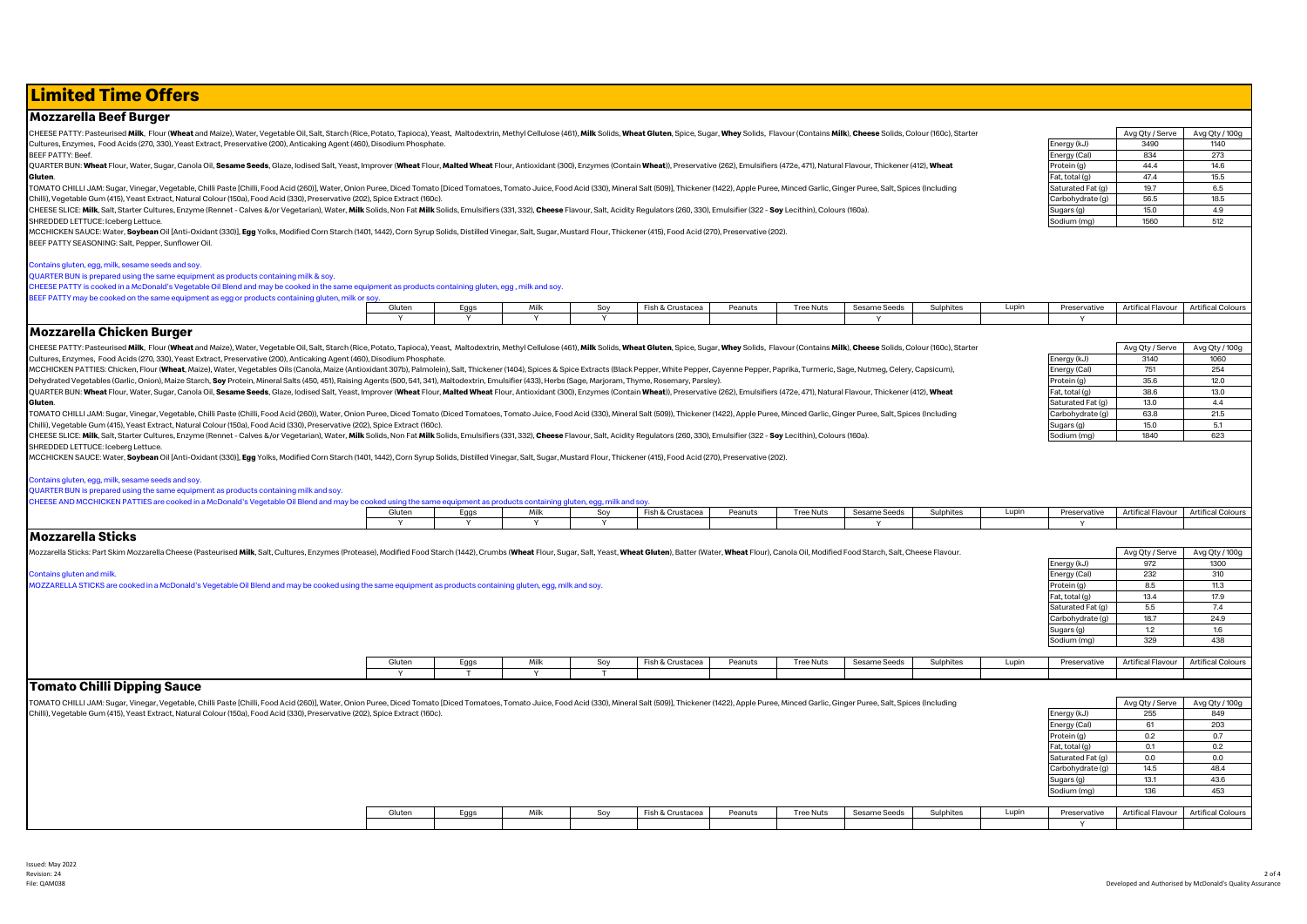### **Spicy Mayo Dipping Sauce**

| spicy mayo Dipping sauce                                                                                                                                                                                                       |                        |                      |              |                 |                  |              |                       |              |                |       |                   |                   |                               |
|--------------------------------------------------------------------------------------------------------------------------------------------------------------------------------------------------------------------------------|------------------------|----------------------|--------------|-----------------|------------------|--------------|-----------------------|--------------|----------------|-------|-------------------|-------------------|-------------------------------|
| SPICY MAYONNAISE DIPPING TUB: Water, Vegetable Oil, White Vinegar, Sugar, Thickeners (1442, 415), Egg, Salt, Dextrose, Chili, Vegetable Powders, Spice, Lemon Juice Concentrate, Preservatives (211, 202), Natural Flavour, Na |                        |                      |              |                 |                  |              |                       |              |                |       |                   | Avg Qty / Serve   | Avg Qty / 100g                |
|                                                                                                                                                                                                                                |                        |                      |              |                 |                  |              |                       |              |                |       | Energy (kJ)       | 362               | 1290                          |
| Contains egg.                                                                                                                                                                                                                  |                        |                      |              |                 |                  |              |                       |              |                |       | Energy (Cal)      | 87                | 309                           |
|                                                                                                                                                                                                                                |                        |                      |              |                 |                  |              |                       |              |                |       | Protein (g)       | 0.3               | 1.0                           |
|                                                                                                                                                                                                                                |                        |                      |              |                 |                  |              |                       |              |                |       | Fat, total (g)    | 8.3               | 29.5                          |
|                                                                                                                                                                                                                                |                        |                      |              |                 |                  |              |                       |              |                |       | Saturated Fat (g) | 1.3               | 4.6                           |
|                                                                                                                                                                                                                                |                        |                      |              |                 |                  |              |                       |              |                |       | Carbohydrate (q)  | 3.1               | 10.9                          |
|                                                                                                                                                                                                                                |                        |                      |              |                 |                  |              |                       |              |                |       | Sugars (g)        | 1.8               | 6.4                           |
|                                                                                                                                                                                                                                |                        |                      |              |                 |                  |              |                       |              |                |       | Sodium (mg)       | 294               | 1050                          |
|                                                                                                                                                                                                                                |                        |                      |              |                 |                  |              |                       |              |                |       |                   |                   |                               |
|                                                                                                                                                                                                                                | Gluten                 | Eggs                 | Milk         | Soy             | Fish & Crustacea | Peanuts      | <b>Tree Nuts</b>      | Sesame Seeds | Sulphites      | Lupin | Preservative      | Artifical Flavour | <b>Artifical Colours</b>      |
|                                                                                                                                                                                                                                |                        | Y                    |              |                 |                  |              |                       |              |                |       |                   |                   |                               |
| <b>Tim Tam McFlurry</b>                                                                                                                                                                                                        |                        |                      |              |                 |                  |              |                       |              |                |       |                   |                   |                               |
| SUNDAE MIX: Skim Milk, Sugar, Cream (from Milk), Milk Solids, Glucose Syrup (derived from Maize), Maltodextrin, Emulsifiers (471, 477), Stabilisers (412, 407), Flavour.                                                       |                        |                      |              |                 |                  |              |                       |              |                |       |                   | Avg Qty / Serve   | Avg Qty / 100g                |
|                                                                                                                                                                                                                                |                        |                      |              |                 |                  |              |                       |              |                |       | Energy (kJ)       | 1390              | 788                           |
| TIM TAM SAUCE: Sugar, Water, Chocolate (Milk, Soy) (Sugar, Cocoa Solids, Milk Solids, Emulsifier (322 - Soy), Natural Flavouring, Salt, Emulsifier (476)), Milk Solids (Soy) (Emulsifier (472 - Soy), Suetened Condensed Milk, |                        |                      |              |                 |                  |              |                       |              |                |       | Energy (Cal)      | 333               | 188                           |
| Invert Sugar, Natural Colour (150a), Cocoa Powder, Natural Flavourings, Salt, Emulsifier (322 - Soy), Preservative (202), Mineral Salt (339).                                                                                  |                        |                      |              |                 |                  |              |                       |              |                |       | Protein (g)       | 7.3               | 4.1                           |
|                                                                                                                                                                                                                                |                        |                      |              |                 |                  |              |                       |              |                |       | Fat, total (g)    | 9.6               | 5.4                           |
| TIM TAM BISCUIT CRUMB: Wheat Flour, Sugar, Vegetable Oil, Golden Syrup, Food Colour (Caramel III), Baking Powder, Salt, Starch (Wheat), Emulsifier (Soy Lecithin), Antioxidant (E307b From Soy).                               |                        |                      |              |                 |                  |              |                       |              |                |       | Saturated Fat (g) | 6.3               | 3.6                           |
|                                                                                                                                                                                                                                |                        |                      |              |                 |                  |              |                       |              |                |       | Carbohydrate (q)  | 53.3              | 30.1                          |
| Contains gluten, milk and soy.                                                                                                                                                                                                 |                        |                      |              |                 |                  |              |                       |              |                |       | Sugars (g)        | 40.9              | 23.1                          |
| TIM TAM BISCUIT CRUMB is produced in the same facility as products containing milk and egg                                                                                                                                     |                        |                      |              |                 |                  |              |                       |              |                |       | Sodium (mg)       | 150               | 85                            |
|                                                                                                                                                                                                                                |                        |                      |              |                 |                  |              |                       |              |                |       |                   |                   |                               |
|                                                                                                                                                                                                                                | Gluten                 | Eggs                 | Milk         | Soy             | Fish & Crustacea | Peanuts      | <b>Tree Nuts</b>      | Sesame Seeds | Sulphites      | Lupin | Preservative      | Artifical Flavour | <b>Artifical Colours</b>      |
|                                                                                                                                                                                                                                | Y                      | T                    | $\mathsf{v}$ | Y               |                  |              |                       |              |                |       | $\vee$            |                   |                               |
| <b>Caramel McDip Super Sundae</b>                                                                                                                                                                                              |                        |                      |              |                 |                  |              |                       |              |                |       |                   |                   |                               |
|                                                                                                                                                                                                                                |                        |                      |              |                 |                  |              |                       |              |                |       |                   |                   |                               |
| SUNDAE MIX: Skim Milk, Sugar, Cream, Milk Solids, Glucose Syrup (derived from Maize), Maltodextrin, Emulsifiers (471, 477), Stabilisers (412, 407), Flavour.                                                                   |                        |                      |              |                 |                  |              |                       |              |                |       |                   | Avg Qty / Serve   | Avg Qty / 100g                |
| CARAMEL FLAVOURED COATING: Coconut Oil, Sugar, Milk Powder, Whey Powder (Milk), Emulsifier (322 - Soy), Cocoa Powder, Natural Flavour, Colour (Sunflower Oil, Annatto (160b), Curcumin (100)), Salt.                           |                        |                      |              |                 |                  |              |                       |              |                |       | Energy (kJ)       | 2290              | 960                           |
| CARAMEL TOPPING: Glucose Corn Syrup, Whole Sweetened Condensed Milk (Milk, Milk Powder, Sugar, Lactose), High Fructose Corn Syrup, Shortening [Palm Oil, Antioxidant (307)], Water, Sugar, Thickeners (401, 440), Salt, Stabil |                        |                      |              |                 |                  |              |                       |              |                |       | Energy (Cal)      | 548               | 229                           |
|                                                                                                                                                                                                                                |                        |                      |              |                 |                  |              |                       |              |                |       | Protein (g)       | 8.7               | 3.6                           |
| Contains milk and soy.                                                                                                                                                                                                         |                        |                      |              |                 |                  |              |                       |              |                |       | Fat, total (g)    | 17.3              | 7.3                           |
| SUNDAE MIX may contain TRACES of sulphites.                                                                                                                                                                                    |                        |                      |              |                 |                  |              |                       |              |                |       | Saturated Fat (g) | 13.5              | 5.6                           |
| CARAMEL FLAVOURED COATING is produced in the same facility as products containing gluten, egg, peanuts and tree nuts.                                                                                                          |                        |                      |              |                 |                  |              |                       |              |                |       | Carbohydrate (g)  | 87.7              | 36.7                          |
|                                                                                                                                                                                                                                |                        |                      |              |                 |                  |              |                       |              |                |       | Sugars (g)        | 67.9              | 28.4                          |
|                                                                                                                                                                                                                                |                        |                      |              |                 |                  |              |                       |              |                |       | Sodium (mg)       | 159               | 67                            |
|                                                                                                                                                                                                                                |                        |                      | Milk         |                 |                  |              |                       |              |                | Lupin |                   | Artifical Flavour |                               |
|                                                                                                                                                                                                                                | Gluten<br>$\mathsf{T}$ | Eggs<br>$\mathbf{r}$ | Y            | Soy<br><b>V</b> | Fish & Crustacea | Peanuts<br>T | <b>Tree Nuts</b><br>T | Sesame Seeds | Sulphites<br>T |       | Preservative      |                   | <b>Artifical Colours</b><br>Y |
|                                                                                                                                                                                                                                |                        |                      |              |                 |                  |              |                       |              |                |       |                   |                   |                               |
| <b>Choc McDip Super Sundae</b>                                                                                                                                                                                                 |                        |                      |              |                 |                  |              |                       |              |                |       |                   |                   |                               |
| SUNDAE MIX: Skim Milk, Sugar, Cream, Milk Solids, Glucose Syrup (derived from Maize), Maltodextrin, Emulsifiers (471, 477), Stabilisers (412, 407), Flavour.                                                                   |                        |                      |              |                 |                  |              |                       |              |                |       |                   | Avg Qty / Serve   | Avg Qty / 100g                |
| CHOCOLATE FUDGE TOPPING: Sugar, Water, Glucose Corn Syrup, Hydrogenated Palm Kernel Olein (Emulsifier 322 - Soy), Whole Sweetened Condensed Milk (Milk, Milk Powder, Sugar, Lactose), Cocoa Powder, Whole Milk Powder, Thicken |                        |                      |              |                 |                  |              |                       |              |                |       | Energy (kJ)       | 2420              | 1020                          |
| Flavouring, Preservative (202).                                                                                                                                                                                                |                        |                      |              |                 |                  |              |                       |              |                |       | Energy (Cal)      | 579               | 244                           |
| CHOC TOP COATING: Vegetable Fat, Sugar, Cocoa Powder, Whey Powder (Milk), Emulsifiers (Soy, 476), Flavours, Salt.                                                                                                              |                        |                      |              |                 |                  |              |                       |              |                |       | Protein (g)       | 8.0               | 3.8                           |
|                                                                                                                                                                                                                                |                        |                      |              |                 |                  |              |                       |              |                |       | Fat, total (g)    | 24.9              | 10.5                          |
| Contains milk and soy.                                                                                                                                                                                                         |                        |                      |              |                 |                  |              |                       |              |                |       | Saturated Fat (g) | 20.8              | 8.8                           |
| SUNDAE MIX may contain TRACES of sulphites                                                                                                                                                                                     |                        |                      |              |                 |                  |              |                       |              |                |       | Carbohydrate (g)  | 79.0              | 33.3                          |
| CHOC TOP COATING is produced in the same facility as products containing gluten and tree nuts.                                                                                                                                 |                        |                      |              |                 |                  |              |                       |              |                |       | Sugars (g)        | 64.1              | 27.1                          |
|                                                                                                                                                                                                                                |                        |                      |              |                 |                  |              |                       |              |                |       | Sodium (mg)       | 161               | 68                            |
|                                                                                                                                                                                                                                |                        |                      |              |                 |                  |              |                       |              |                |       |                   |                   |                               |
|                                                                                                                                                                                                                                | Gluten                 | Eggs                 | Milk         | Soy             | Fish & Crustacea | Peanuts      | <b>Tree Nuts</b>      | Sesame Seeds | Sulphites      | Lupin | Preservative      | Artifical Flavour | <b>Artifical Colours</b>      |
|                                                                                                                                                                                                                                | T                      |                      | $\mathsf{v}$ | <b>V</b>        |                  |              | $\mathbf \tau$        |              | T              |       | $\vee$            |                   |                               |